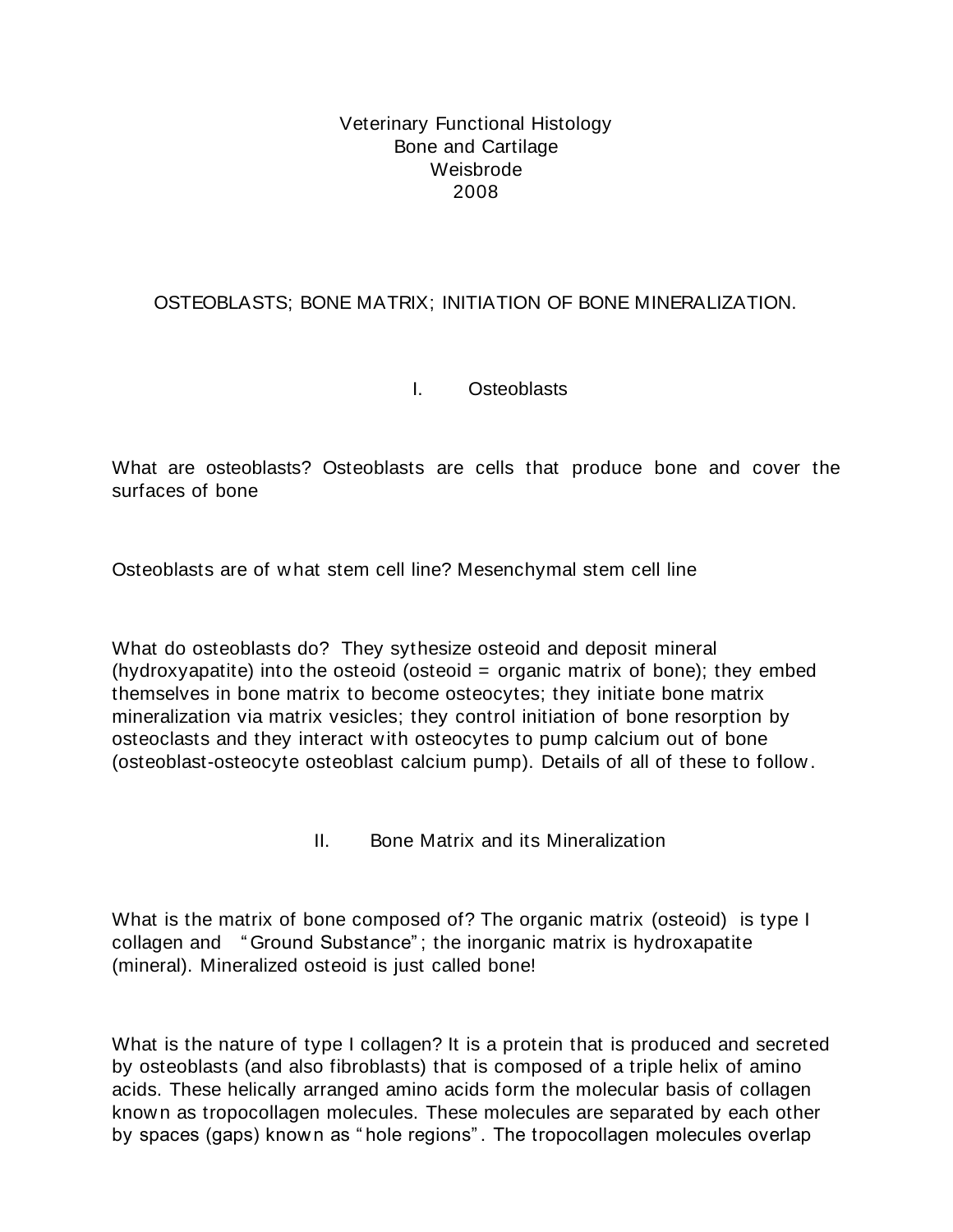each other in a very orderly manner and are extensively cross-linked – this makes collagen a tough but flexible fiber.

Is there a function for the " hole (gap)" regions in collagen? The hole regions play a role in expanding the initial sites of mineralization of bone matrix. Details on this to follow.

What is lamellar bone? This is the term given to the pattern of bone matrix collagen deposition (parallel arrangement of collagen fibers) in normal adult bone. Adult trabecular bone and adult cortical bone is all lamellar. The collagen is deposited in 2-3 micron parallel layers. Each layer is called a called lamella.

If bone is not lamellar what is it? The alternative is woven bone. This is bone of the fetus and the bone in fracture repair or bone rapidly deposited in response to injury. In these situations the collagen is deposited in haphazard layers.

What are some of the biologically significant components of " Ground Substance" ? Noncollagenous proteins. These are proteins deposited by osteoblasts and left in the matrix. Examples are: growth factors (TGFβ; PDGF; BMP); glues (osteonectin; sialoprotein) that likely help bind mineral to collagen; helpers in initiation of mineralization (sialoprotein – possibly plays a role in mineral deposition in the hole regions between tropocollagen molecules); and useful indicators of bone formation (osteocalcin) but with no known function!!!

What is the mineral component of bone matrix called? Hydroxyapatite – consisting mostly of Ca and P.

How do osteoblasts initiate mineralization in bone matrix? Mineral is initially concentrated in finger-like cellular extrusions (into the osteoid surface) from osteoblasts called matrix vesicles. Similar cellular extrusions, also called matrix vesicles, occur at the level of mineralization of cartilage of the growth plate and are produced by chondrocytes. Matrix vesicles contain enzymes to cleave mineralization inhibitors naturally present in collagen matrix (why would these inhibitors be present in type I collagen????). Matrix vesicles also have surface membrane lipids to attract calcium and membrane electrolyte pumps to pass and concentrate Ca and P into the vesicle. Eventually the Ca and P concentration in the vesicle exceeds solubility and it forms a crystal that ruptures the vesicle and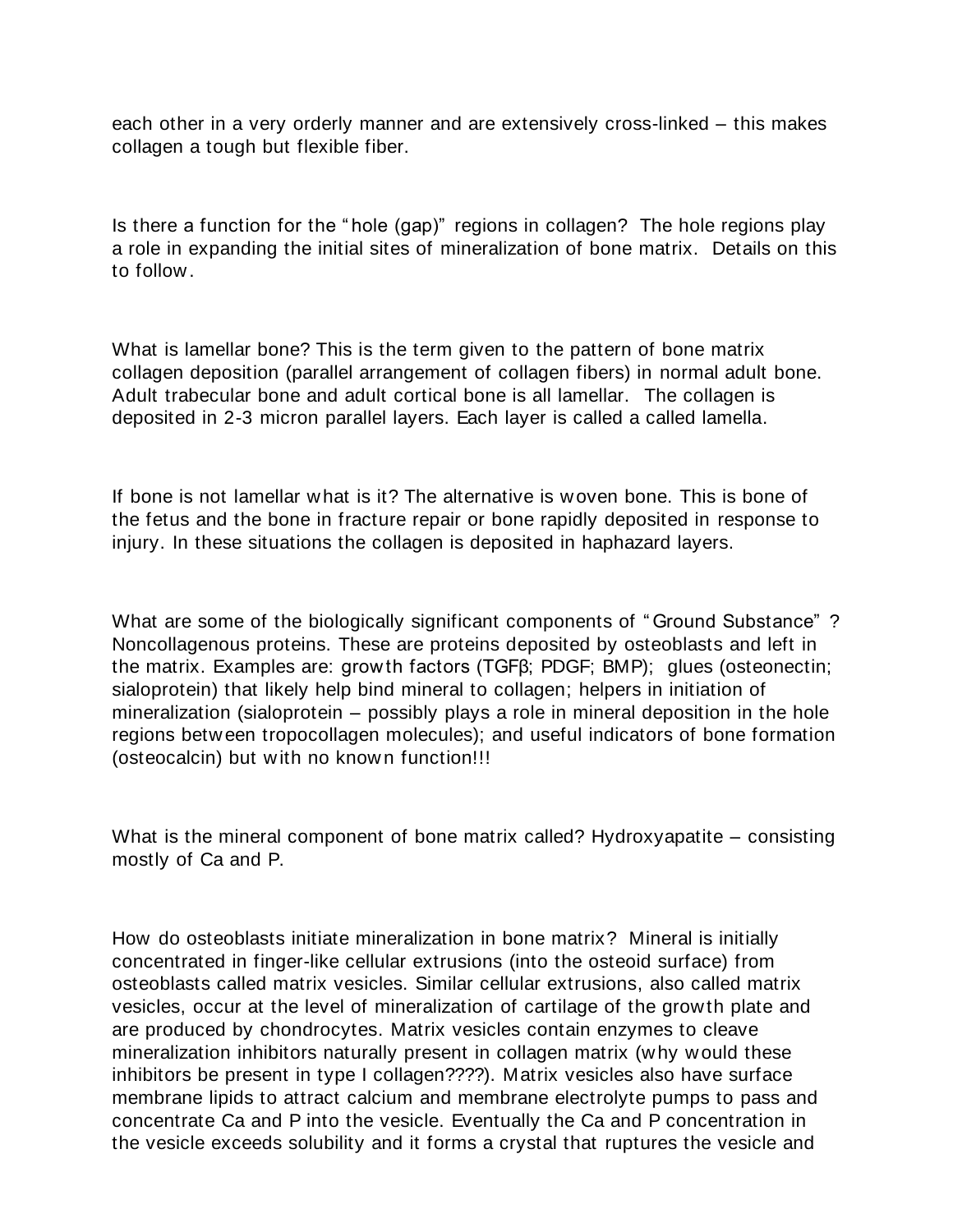allows mineral to now have access to the collagen matrix where it preferentially deposits initially in the hole regions between tropocollagen molecules. Eventually mineral precipitates in the entire matrix but leaves a VERY thin surface layer unmineralized beneath the osteoblasts; this layer is the lamina limitans.

#### III Osteocytes

What are osteocytes? Osteocytes are cells that reside within the bone matrix; osteocytes are derived from osteoblasts that became embedded in matrix during bone formation. Osteocytes live within holes in the matrix called lacunae and connect up with other osteocytes and overlying osteoblasts via slender cytoplasmic processes that extend through narrow canals in the bone called canaliculi.

What do osteocytes do? Osteocytes likely sense changes in movement of, and electrolyte concentration in, interstitial bone fluid. Fluid movement through canaliculi can cause electric currents called streaming potentials. In addition, physical disruption (eg. fractures) of canaliculi likely affect these potentials. Osteocytes are thought to be able to detect changes in these streaming potentials and send appropriate signals to the overlying osteoblasts. Osteocytes likely detect changes in electrolyte concentration by cell surface receptors. The osteocyte is thought to be able, when necessary for purposes of calcium homeostasis, to **precipitate** miniscule amounts of mineral onto the lacunar/canicular surfaces or **resorb** miniscule amounts of mineral from the lacunar/canicular surfaces. This deposition or resorption of mineral ultimately would affect blood calcium/phosphorus levels due to connection osteocytes to surface osteoblasts.

IV Osteoclasts

What are osteoclasts? Osteoclasts are multinucleated cells that resorb bone. They arise from hematopoietic stem line.

What controls osteoclastic resorption of bone? Most physiologic stimuli to resorb bone act through the osteoblast and not directly through the osteoclasts. Osteoclasts must be directed to resorb bone by adjacent osteoblasts under normal conditions of modeling and remodeling. Osteoblasts prepare the bone surface by releasing collagenases that remove the lamina limitans from the bone surface.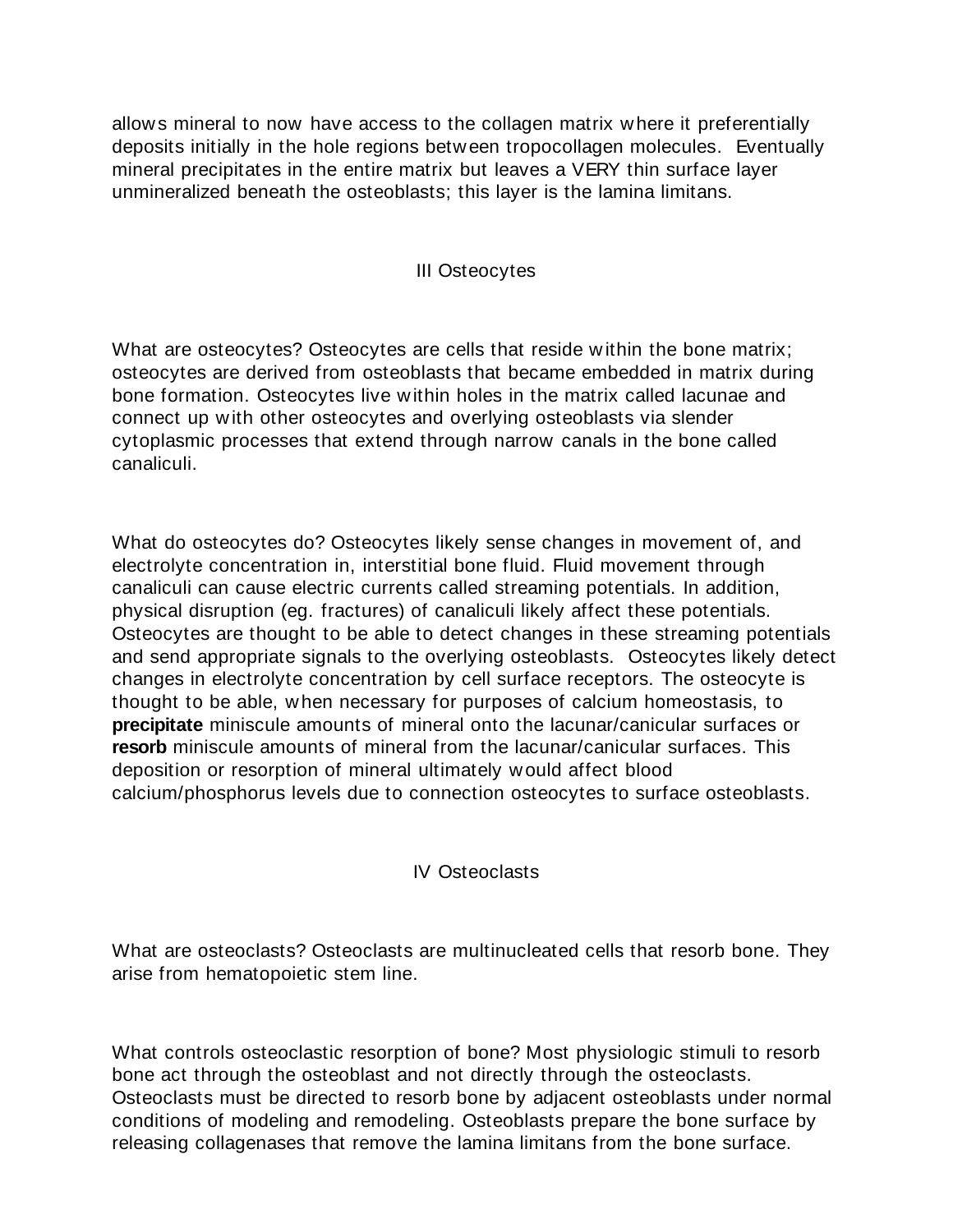Osteoclasts attach to mineralized bone by integrins in their sealing zones that bind to RGD motif ligands (arginine-glycine-aspartate) in the matrix. The sealing zone is at the periphery of the cell and forms a ring of attachment to the bone. The resorptive process is kept within the ring " sealed off" from the adjacent bone. These RGD ligands in the matrix to which the iintegrins of the sealing zone bind are possibly within sialoprotein (or other noncollagenous proteins) in the ground substance. Osteoclasts will not bind to the matrix if the matrix is not mineralized. Osteoclasts will not bind to lamina limitans – what's up with that?!

How do osteoclasts resorb bone? Osteoclasts resorb mineral and matrix under brush border (modified region of the cells surface membrane). Acid resorbs the mineral. Acid is produced as carbonic acid in the cell by the action of by carbonic anhydrase (water and oxygen enzymatically together) and is secreted across the brush border. The matrix is dissolved by proteinases (cysteine, metallo) that are stored in lysosomes of the cell and secreted across the brush border. The polypeptides and amino acids from the hydrolyzed collagen and calcium and phosphorus and other salts from the mineral dissolved mineral are released locally. Howship's lacuna is the name given to the scallop-like cavity in the bone caused by the osteclast resorption.

### V. Bone Development *in Utero*

What are the ways bone develops in utero? Bone can develop from an original cartilage precursor of mesodermal origin (endochondral bone) or can develop directly from a primitive neuroectodermal tissue with osseous potential (membranous bone). Endochondral bone is what happens in most bones of the body. In endochdonral bone, the primitive mesenchyme matures into a hyaline cartilage model of most of the skeleton. Initially this cartilage model is without separation between what will become the individual bones. Bone that develops directly from osseous metaplasia from condensed neuroectodermal tissue is called membranous bone. Membranous bone is represented by bones of the top of the skull and the horizontal mandible.

What is the benefit of one type of bone development over the other? When in the cartilage stage, cartilage model bone can grow faster (interstitially and appositionally). Membranous bone can only grow appositionally. Likely more importantly, only endochondral bone elongates via a growth plate. Can you think of why such bones grow in length from growth plates rather than growing from their ends?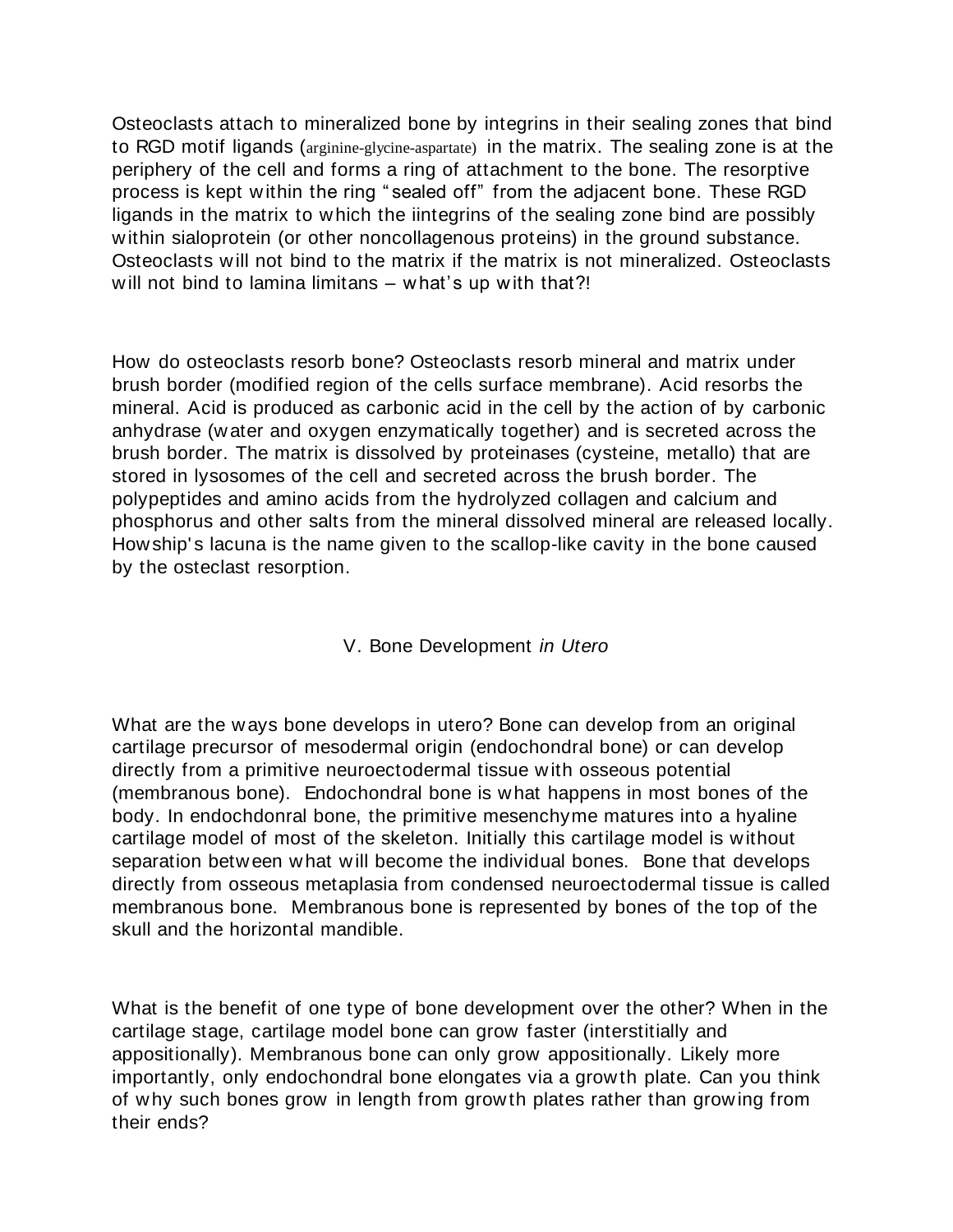### VI Endochondral Ossification

What does endochondral bone look like BEFORE ossification takes place? The skeleton other than the horizontal ramus of the mandible and top of the skull consists of hyaline cartilage that arises from metaplasia of a condensed primitive fibrous mesenchyme. Apoptosis takes place in regions that are to become joints so that individual bones become apparent. The initial bone forms in the center of the diaphyseal region of the embryonic cartilage model of the bone and is called the primary center of ossification. The process is like that occurring at the growth plate (see below). The primary center of ossification expands tow ards the metaphysis leaving a band of cartilage to become the growth plate. The growth plate separates the elongating metaphysis from the epiphysis which has to develop its own center of ossification (secondary center of ossification).

VII Growth Plates (how bone grows in length)

What are growth plates? Growth plates are bands of hyaline cartilage designed to elongate bone. Growth plates at the metaphyseal/epiphyseal junction are called the metaphyseal growth plate or physis. Growth plates of the epiphysis are less obvious and consist of the rim cartilage between the bone of the epiphysis and the overlying articular cartilage. This growth plate is called the articular epiphyseal complex (AEC). Chondrocytes in growth plates are arranged in columns and cause the bone (be it metaphysis or epiphysis) to lengthen (expand is better term for epiphysis) by pushing the overlying tissue back in space. The pushing is done by the chondrocytes in the growth plate undergoing proliferation and hypertrophy. The " conversion" of the cartilage to bone is as follows: Cartilage matrix mineralizes (via matrix vesicles as above)  $\rightarrow$  chondrocytes die (apoptosis) –vessels invade from the periosteum and carrying osteogenic mesenchymal cells with them- > the lacunae of the chondrocytes are partially eroded (by whom?) -> thin mineralized cartilage matrix spicules remain -> bone is deposited on the remaining cartilage matrix spicules by the osteogenic cells brought in with vessels arising from the periosteum -> primary trabeculae are formed (bone on top of cartilage matrix spicule) -> osteoclasts develop in the marrow space from hematopioetic stem cells -> primary trabeculae undergo modeling to form secondary and tertiary trabeculae (reduction in number but thicker in structure).

VIII Appositional growth (how all bones increase in width)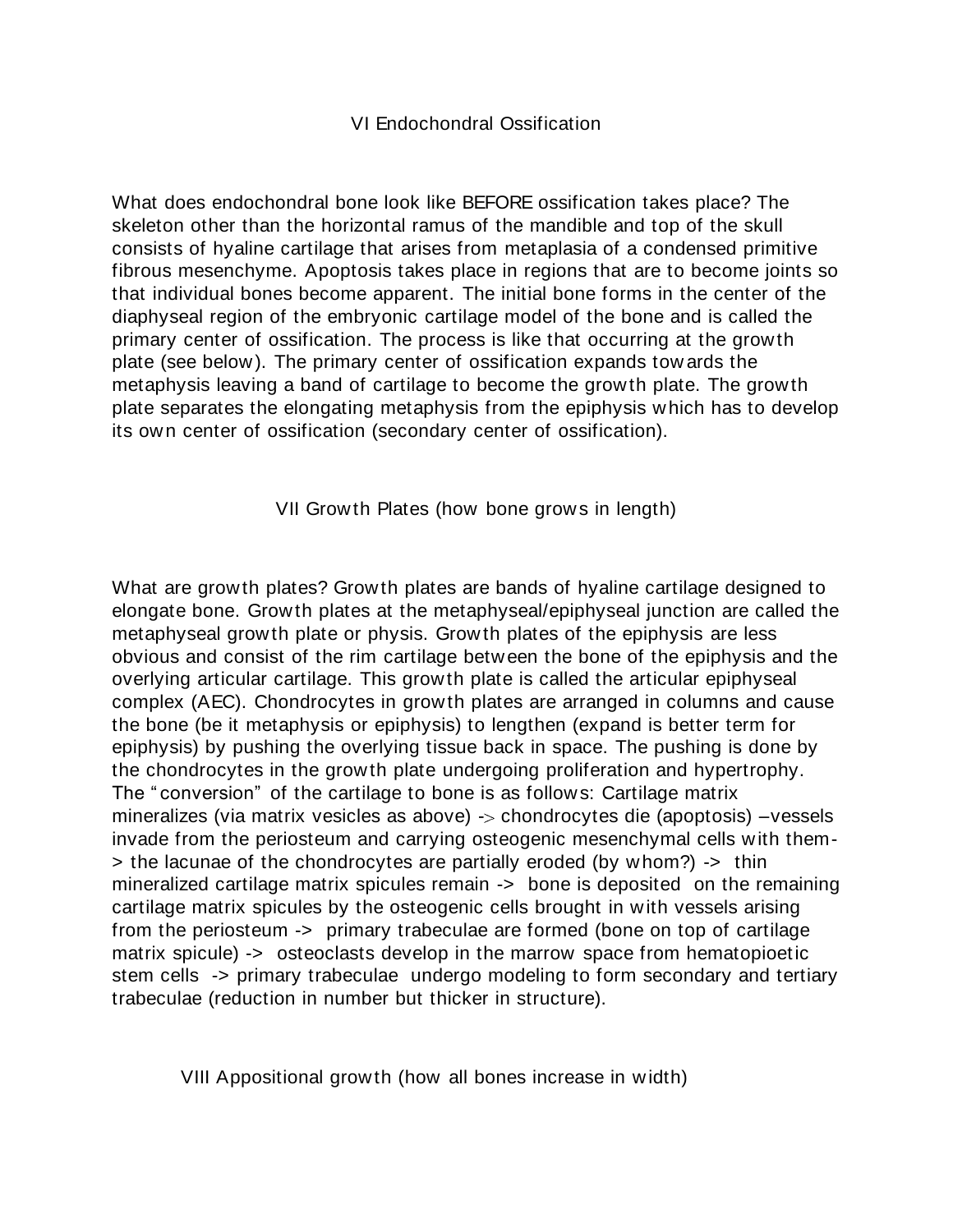How do bones grow in width? Bones grow in width by depositing new bone tissue on top of the outer surface of the existing cortex. This is done by the periosteum. The periosteum has a fibrous outer layer and an osteogenic inner layer. The inner osteogenic layer is capable of depositing new bone directly on top of the preexisting bone. This is done by metaplasia of the osteogenic layer from a fibrous tissue to an osteoblastic tissue – no cartilage intermediary is present.

What is the pattern of the bone deposited by the periosteum in appositional bone growth? Although ultimately cortical bone in the domestic animals is ost eonal (details presented below), periosteal bone formed during rapid early growth usually does NOT take the form of osteonal bone. In larger animals that need to walk or run at birth, the periosteum deposits multiple thin laminae (laminar bone) oriented parallel to the cortex. The spaces between these thin laminae will fill in (compact) with a combination of woven and lamellar bone to form the cortex of the young animal (compacted laminae of bone which consists of a mixture of woven and lamellar bone but none of it arranged in true osteons). This compacted bone has yet to undergo primary remodeling for it to become osteonal bone. In smaller animals, the developing cortex is also derived from the osteogenic layer of the periosteum. It deposits bone in the form of thick anastamosing trabeculae of woven bone. The spaces between these trabeculae fill in (compact) with a combination of woven and lamellar bone. As in larger animals, true osteons are not formed initially.

### IX Remodeling

What is primary remodeling? It is the resorption of the bone deposited during growth and replacing it with adult bone. This concept is most important in cortical bone in which the original bone is a combination of woven and lamellar compact bone but it is not osteonal. The definition of an osteon will come later.

How does remodeling take place? Remodeling of bone follows a set sequence of events: activation, resorption, reversal, formation.

What is ACTIVATION of the bone remodeling system? This process involves stimulation of inactive osteoblasts (also called lining cells) by substances like (but not limited to) PTH (parathyroid hormone). The inactive osteoblasts contract via activation of cytoskeleton and remove unmineralized collagen (lamina limitans) from the bone surface by release of collagenases. The activated osteoblasts secrete osteoclast differentiation factor [ODF] which binds to the receptor [RANK]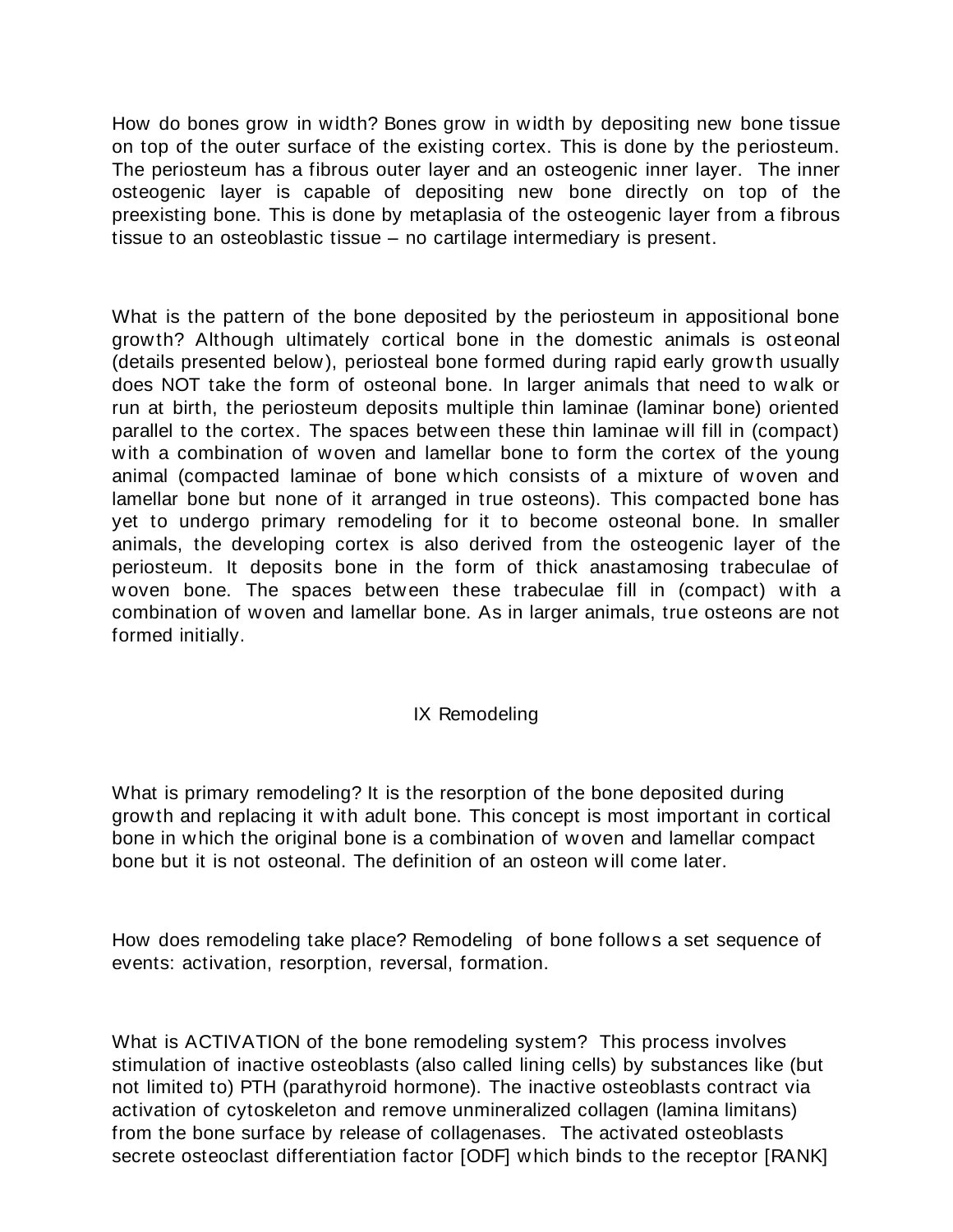on osteoclasts and stimulates osteoclasts to RESORB bone. Osteoblasts can inhibit the effect of ODF by secretion of the soluble blocking protein osteoprotegerin. (Can you guess the bone appearance of ODF knockout mice or osteoprotegerin knockout mice?)

How does RESORPTION take place in remodeling? Resorption of bone initially is by osteoclasts by mechanisms described above (Section IV) with completion by mononuclear cells that might be of osteoblastic lineage (controversial).

What is reversal of remodeling? REVERSAL is the inhibition of resorption and initiation of formation at the resorption site. This is likely under the stimulation of noncollagenous bone matrix proteins such as the cytokine TGF beta.

What is the significance of the site at which reversal takes place? The site of reversal is called a cement line. The new bone that is deposited at the resorption site once the reversal begins is NOT in direct contact with the adjacent preexisting bone but is separated by a very narrow gap called a cement line. These lines are visible in routine histologic section (mineral removed and stained with hematoxylin/eosin) as a blue line. Cement lines are collagen poor, proteoglycan rich, and mineral rich sleeves that allow for slippage between remodeled units and possibly act as a sumps to dissipate microcracks.

How does FORMATION take place? Osteoblasts fill in the excavated space as described above (Sections I and II).

What is the purpose of Primary Remodelling? Primary remodeling converts the bone completed by the growth process to adult bone. The bone completed at the end of growth usually is not osteonal in the cortex and might be a mixture of woven and lamellar bone both in the cortex and in trabecular bone.

What is an osteon and a basic structural unit (BSU)? These are the names of the remodeling unit in cortical and trabecular bone respectively.

What is the shape of an osteon? It is a cylinder of bone composed of concentric layers of lamellar bone. The osteon is formed by a " drill bit" of osteoclasts that dig a tunnel in the bone. This tunnel is filled in concentrically by osteoblasts that leave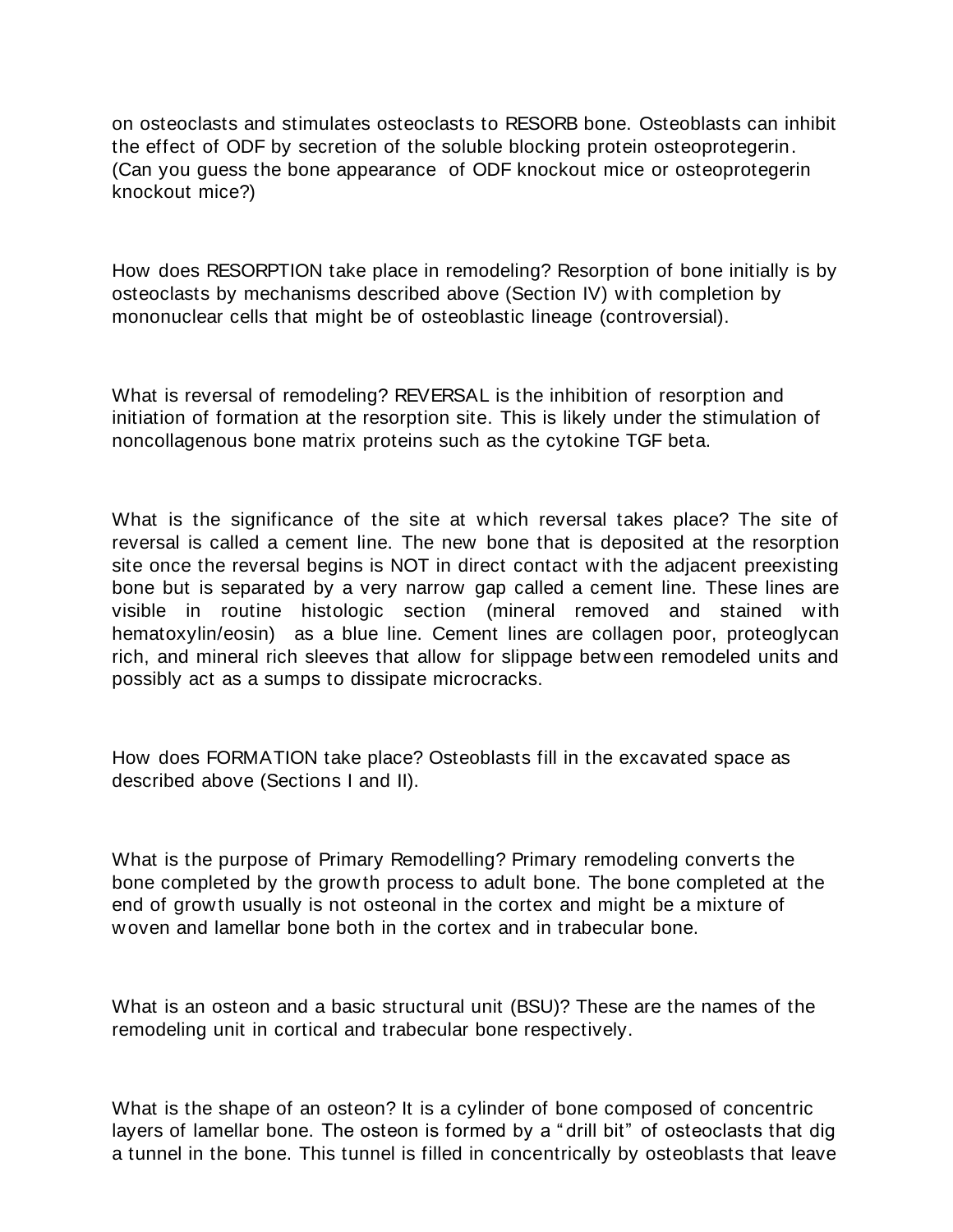a small open core (the Haversian canal) in the center of the osteon vessels and nerves to have access to the cortical bone.

What is the shape of a BSU? It is a trench filled in with parallel layers of lamellar bone. It can be considered a longitudinal half of an osteon.

What is the purpose of primary remodeling? Primary remodeling likely improves the strength and flexibility of skeleton. The " internal" borders of BSUs and Osteons are demarcated by cement lines. Cement lines are collagen poor, proteoglycan rich, and mineral rich sleeves that allow for slippage and possibly act as sumps to dissipate microcracks. Osteonal bone is not found in small short lived animals like rats and mice (these species do not remodel in the same manner as larger mammals).

What happens to the skeleton after primary remodeling? Secondary remodeling continues throughout life with replacement of old bone by new bone (replace old BSUs and Osteons with new ones). In NORMAL remodeling there is no change in the shape or amount of bone produced.

What is the purpose of secondary remodeling? Likely it is to repair microdamage (remove microcracks before they become full fractures) in the bone.

### X Modeling

What is modeling? Modeling is the change in shape or size of bone. The best example of modeling is normal growth.

What influences modeling other than normal growth? Modeling is the way bone responds to use. This could be normal or abnormal use. Bone's response to use is to form at sites of compression and resorb at sites of tension. The adaptation of the shape and orientation of bone to use is called WOLFF'S LAW ( shape and orientation of bone will adapt to altered use).

How is bone able to detect use? Complicated and not fully understood. Likely includes effects of the following on bone cell activity: alterations in flow of blood; changes in piezoelectric forces (which are currents due to distortion of the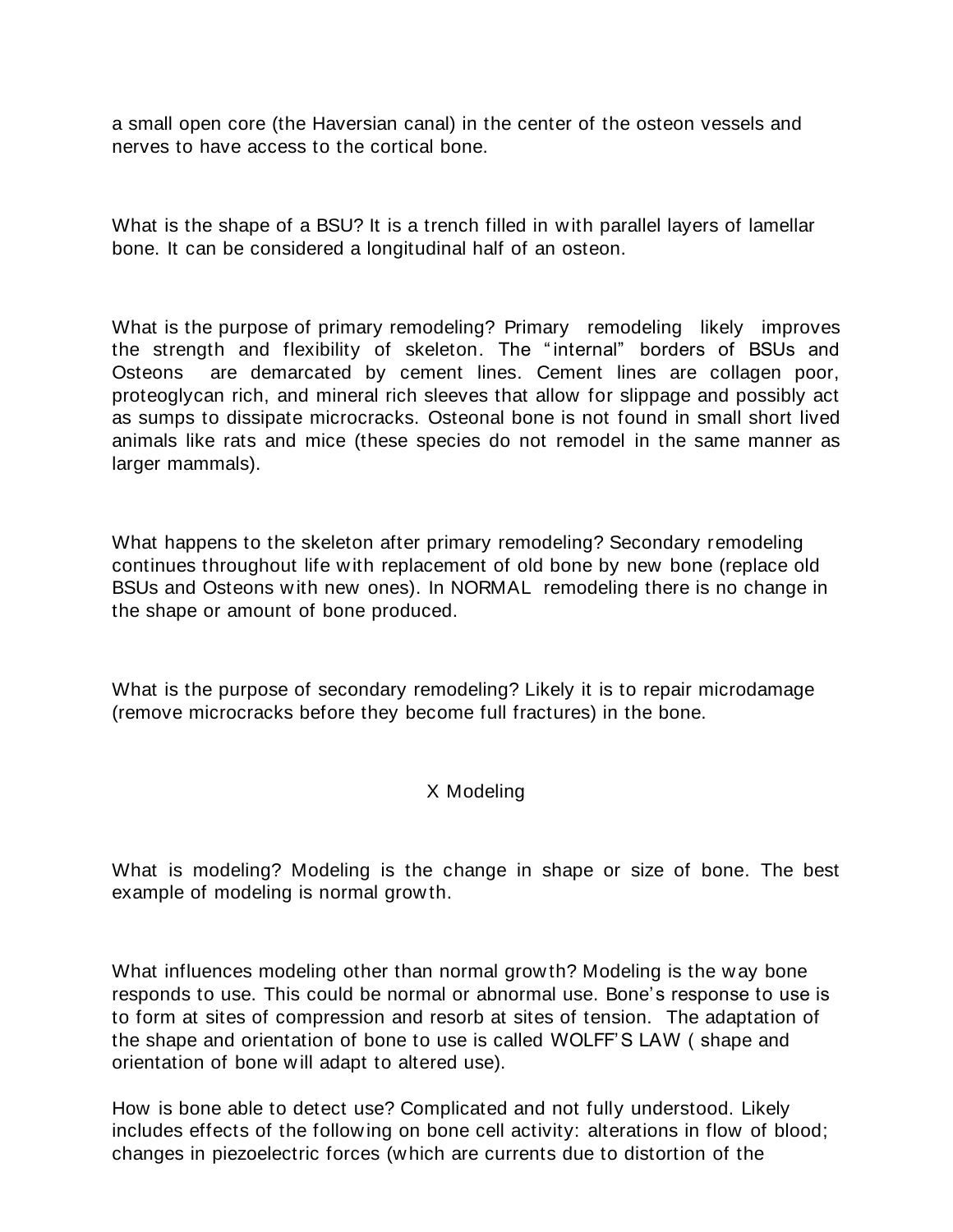collagen lattice of bone); changes in streaming potentials (which are currents due to fluid flow through canaliculi); and deformation of stretch receptors (which alter calcium entry into cells).

What type of bone is formed in modeling? The bone is lamellar if the modeling is slow or woven if rapid (as in response to inflammation or trauma or neoplasia).

# XI Cartilage (discussion limited here to hyaline cartilage of joints)

What are the components of articular cartilage? This cartilage consists of chondrocytes, type II collagen, ground substance composed of large proteoglyan molecules and water. The deepest layer in adult animals is mineralized (hydroxyapatite). Articular cartilage is avascular

How are chondrocytes different than osteocytes? Although each cell lives in a hole in the matrix called a lacuna, there is no space between the chondrocyte and the matrix as there is with osteocytes and its matrix and there are no cell processes extending from chondrocytes out into the matrix. There is no direct commincation between chondrocytes and communication between chondrocyte and the matrix is in the form of cell surface receptors which bind to collagen and proteoglycans in the ground substance of the matrix. Also unlike osteocytes which have no ability to divide, chondrocytes in mature cartilage have ability to divide but this ability is VERY limited.

What is the purpose of chondrocytes? Chondrocytes produce and maintain collagen and produce and maintain the ground substance of cartilage.

How are chondrocytes arranged in articular cartilage? Actually the very most superficial layer of articular cartilage is composed of fibrocytes with type l collagen Deep to this the cells are all chondrocytes (with type II collagen) starting with a tangential layer oriented about 45 degree angle to surface; a radial layer arranged perpendicular to surface and a deep layer of cartilage that varies in its appearance depending on the age of animal. In growing animals this deep zone is a growth plate called the articular epiphyseal complex (A-E complex). In adult animals this deep zone is completely mineralized cartilage and called the mineralized layer of articular cartilage. The " line" between the unmineralized and mineralized articular cartilage in the adult is called the tidemark.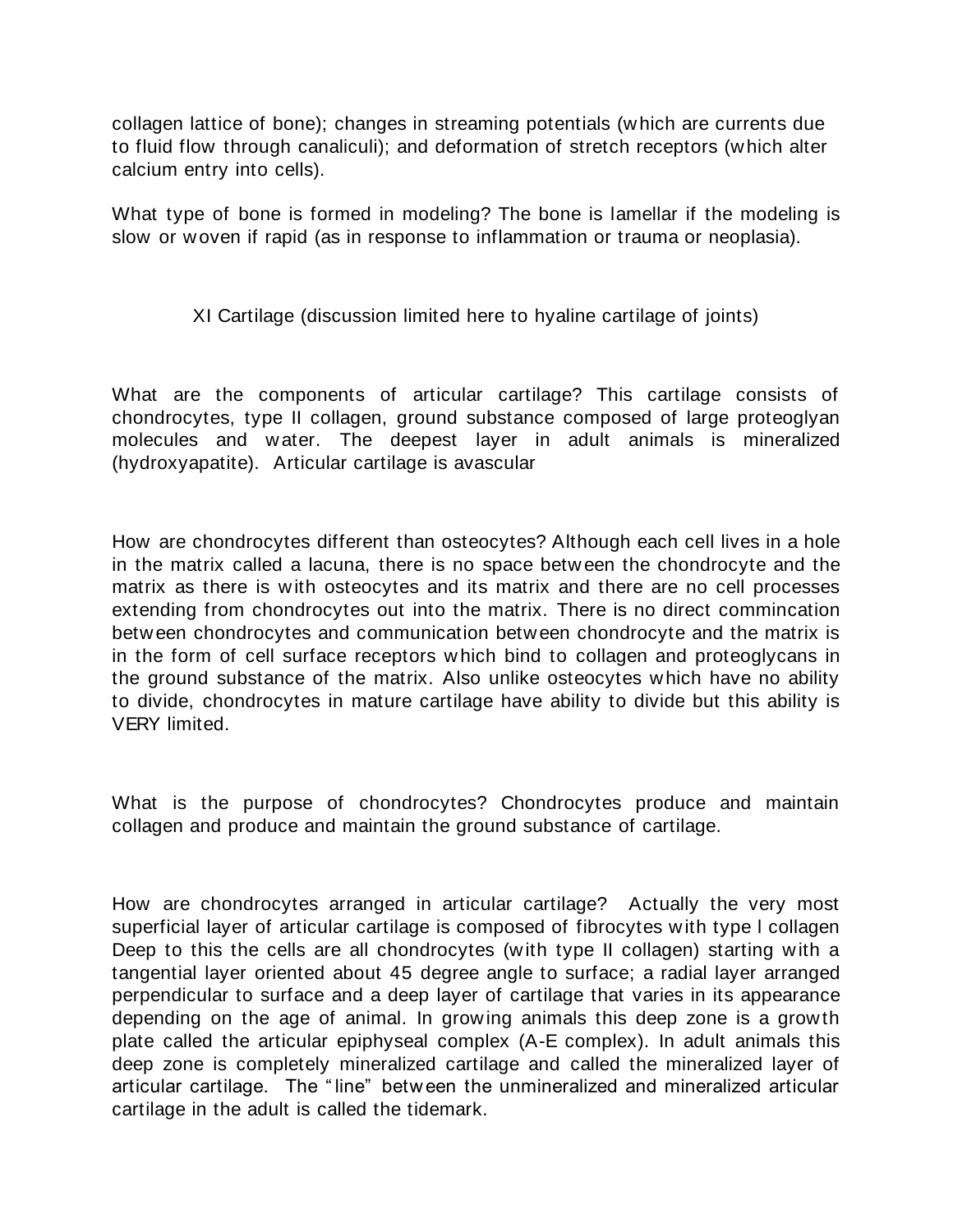There is no name for the junction between mineralized articular cartilage and subjacent bone. What keeps mineralized cartilage attached to the subjacent bone?

Where are chondroblasts? Chondroblasts (cells that cause cartilage to grow appositionally) are limited to the perichondrium which lines cartilage surfaces that are NOT weight bearing. This means weight bearing surfaces of joints no longer are able to grow appositionally. Since cartilage can grow interstitially chondroblasts are not as critical to continued growth of cartilage as osteoblasts are critical to continued growth of bone.

What are the components of the matrix of articular hyaline cartilage? As stated above there is a small superficial layer of surface type I collagen with little ground substance. Beneath this, the cartilage consists of type II collagen with VERY low turnover and very large proteoglycans with high turnover.

How are the collagen fibers arranged? The same orientation as the chondrocytes as described above. The very superficial layer (really fibrocytic in origin) is parallel to the weight bearing surface; the next layer is tangential to the weight bearing surface; and the radial and deep layers are perpendicular to the weight bearing surface.

What is the role of proteoglycans in articular cartilage? These molecules (eg. aggregan) are highly hygroscopic (bind water) and produce a hydrated gel keeping the collagen fibers separated.

What is the synovium? Synovium is the inner lining of the joint capsule. The outer layer of the joint capsule is dense fibrous connective tissue. The synovium consists of an intima (internal surface layer) of synoviocytes which is a discontinuous layer of cells that are either of macrophage phenotype and function or fibroblast phenotype but with specialized function of production of hyaluronan (hyaluronic acid) and lubricin (glycoprotein). There is a variable fibro-fatty stroma beneath the synoviocytes with numerous blood vessels.

What is Synovial Fluid? This is the liquid in the joint space that participates in the lubrication the joint and is responsible for providing nutrition and waste removal for the avascular articular cartilage. It is a filtrate of plasma enriched with proteoglycans from the fibrous synoviocytes.